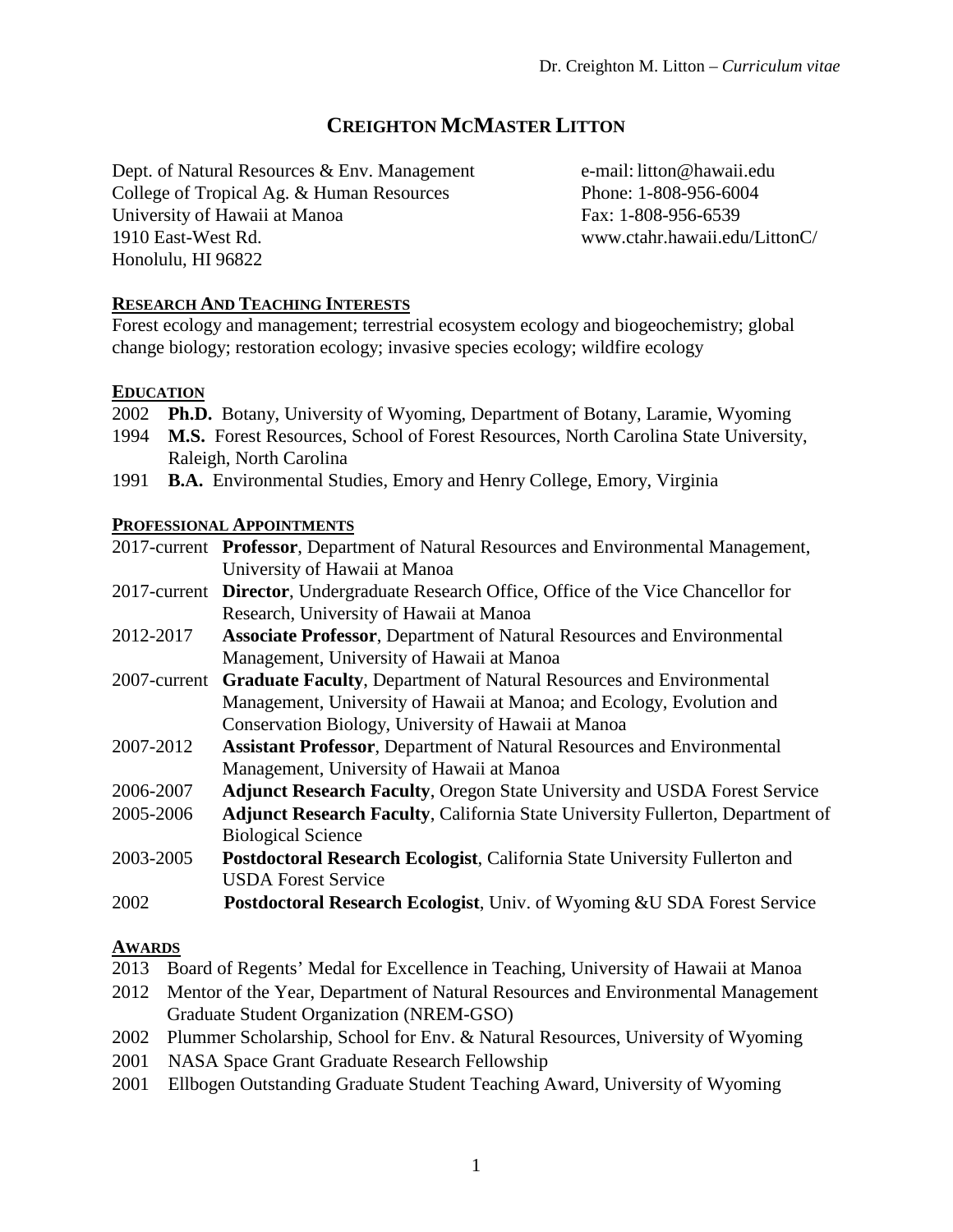### **REFEREED JOURNAL PUBLICATIONS (SINCE JOINING UHM IN 2007)**

*Undergraduate, M.S. and Ph.D. students, and Postdoctoral scientists are underlined and indicated with superscripts (UG, MS, PhD, PD, respectively)*

### **IN REVIEW/REVISION**

- Hughes, R.F., Asner, G.P, **Litton, C.M.**, Selmants, P.C.**PD**, Giardina, C.P., and Jacobi, J. In revision. Effects of invasive plant species on carbon storage in Hawaiian ecosystems. *Pacific Science*.
- Iwashita, D.<sup>MS</sup>, Litton, C.M., and Giardina, C.P. In revision. Temperature impacts on tree species diversity in Hawaiian montane wet forest*. Pacific Conservation Biology*.

#### **PUBLISHED**

- Wehr, N.<sup>MS</sup>, Hess, S.C., and Litton, C.M. In press. Biology and impacts of Pacific Island invasive species. *Sus scrofa*, the feral pig (Artiodactyla: Suidae). *Pacific Science*.
- Ellsworth, L.M.**PhD**, Dale, A.P., **Litton, C.M.**, and Miura, T. 2017. Improved fuel moisture prediction in non-native tropical *Megathyrsus maximus* grasslands using Moderate Resolution Imaging Spectroradiometer (MODIS) derived vegetation indices. *International Journal of Wildland Fire*: In press.
- Powell, K.<sup>MS</sup>, Ellsworth, L.M.<sup>PhD</sup>, Litton, C.M., Oleson, K.L.L., and Ammondt, S.<sup>MS</sup>. 2017. Towards cost-effective restoration: Scaling up restoration in ecosystems degraded by nonnative invasive grass and ungulates. *Pacific Science*: In press.
- Rowe, J.**PhD**, **Litton, C.M.**, Lepczyk, C.A., and Popp, B.N. 2017. Impacts of endangered seabirds on nutrient cycling in montane forest ecosystems of Hawaii. *Pacific Science*: In press.
- Hawbaker, T.J., Trauernicht, C., Howard, S.M., **Litton, C.M.**, Giardina, C.P., Jacobi, J.D., Fortini, L.B., Hughes, R.F., Selmants, P.C., and Zhu, Z. 2017. Wildland Fires and Greenhouse Gas Emissions in Hawaii. Pages 57-73 in P. C. Selmants, C. P. Giardina, J. D. Jacobi, and Z. Zhu, editors. Baseline and projected future carbon storage and carbon fluxes in ecosystems of Hawai'i. U.S. Geological Survey Professional Paper 1834.
- Long, M.S.**MS**, **Litton, C.M.**, Giardina, C.P., Deenik, J., Cole, R.J.**PD**, and Sparks, J.P. 2017. Impact of nonnative feral pig removal on soil structure and nutrient availability in Hawaiian tropical montane wet forests. *Biological Invasions* 19: 749-763.
- Pierre, S.**PhD**, Hewson, I., Sparks, J., **Litton, C.M.**, Giardina, C.P., Groffman, P. and Fahey, T. 2017. Ammonia oxidizer populations vary with nitrogen cycling across a tropical montane mean annual temperature gradient. *Ecology* 98: 1896-1907.
- Sleeter, B.M., Liu, J., Daniel, C.J., Hawbaker, T.J., Wilson, T.S., Fortini, L.B., Jacobi, J.D., Selmants, P.C., Giardina, C.P., **Litton, C.M.**, and Hughes, R.F. 2017. Projected future carbon storage and carbon fluxes in terrestrial ecosystems of Hawai'i from changes in climate, land use, and disturbance. Pages 107-128 in P. C. Selmants, C. P. Giardina, J. D. Jacobi, and Z. Zhu, editors. Baseline and projected future carbon storage and carbon fluxes in ecosystems of Hawai'i. U.S. Geological Survey Professional Paper 1834.
- Sumiyoshi, Y. **MS**, Crow, S.E., **Litton, C.M.**, Deenik, J.L., Taylor, A.D., Turano, B., and Ogoshi, R. 2016. Belowground impacts of perennial grass cultivation for sustainable biofuel feedstock production in the tropics. *Global Change Biology Bioenergy*: doi:10.1111/gcbb.12379.
- Selmants, P.C.**PD**, Adair, K.L., **Litton, C.M.**, and Giardina, C.P., and Schwartz, E. 2016. Increases in mean annual temperature do not alter soil bacterial community structure in tropical montane wet forests. *Ecosphere* 7:e01296.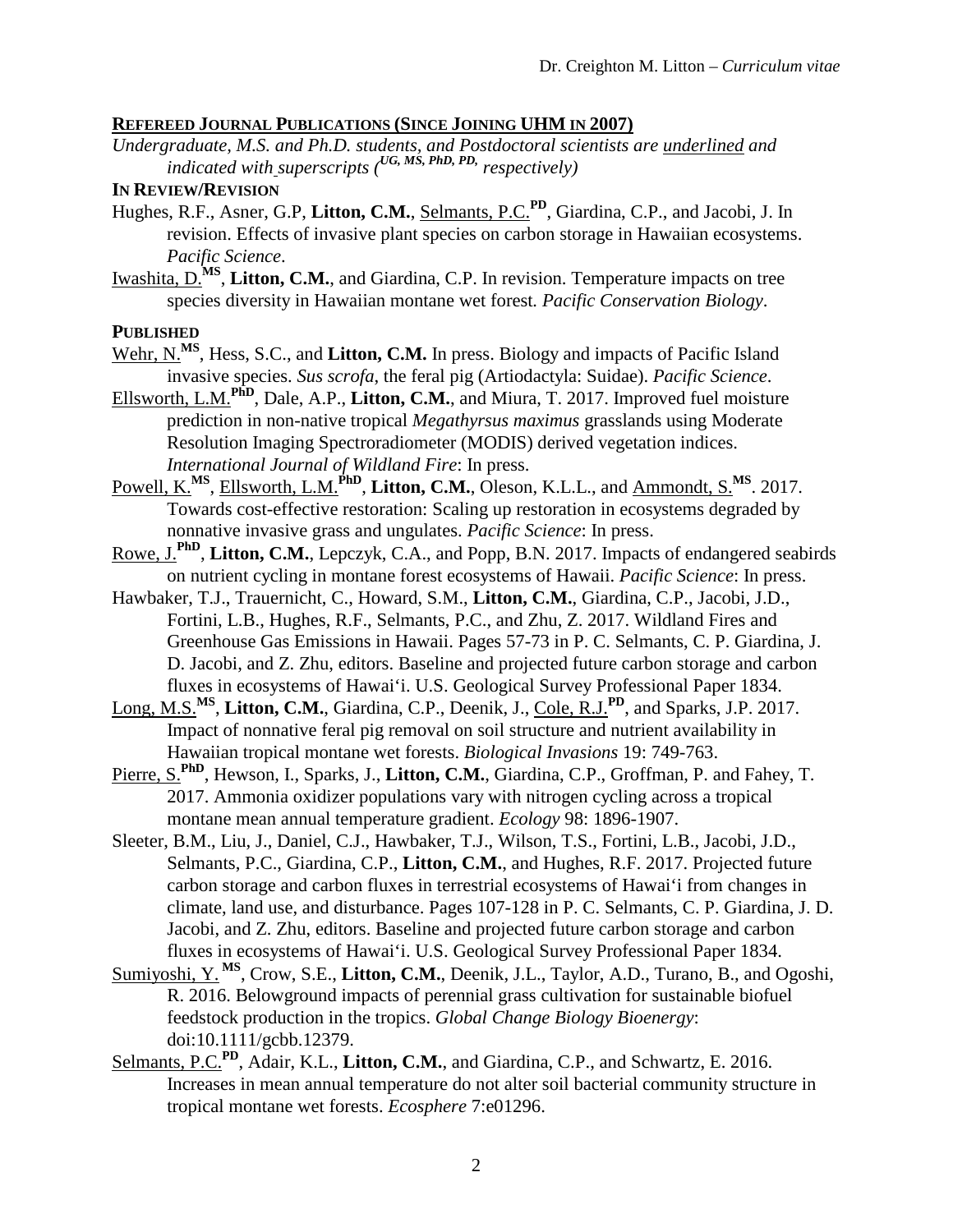- Ellsworth, L.M.**PhD**, **Litton, C.M.**, and Leary, J.J.K. 2015. Restoration impacts on fuels and fire potential in a dryland tropical ecosystem dominated by the invasive grass *Megathyrsus maximus*. *Restoration Ecology* **23**:955-963.
- Friday, J.B., Cordell, S., Giardina, C.P., Inman-Narahari, F., Koch, N., Leary, J.J.K., **Litton, C.M.**, and Trauernicht, C. 2015. Future directions for forest restoration in Hawai'i. *New Forests* **46**: 733-746.
- Trauernicht, C., Pickett, E., Giardina, C., **Litton, C.M.**, Cordell, S. and Beavers, A. 2015. The scale and context of wildfire in Hawai'i. *Pacific Science* **69**:427-444.
- Evans, E.W.**MS**, Ellsworth L.M.**PhD**, and **Litton, C.M.** 2015. Impact of grazing on fine fuels and potential fire behavior in a nonnative tropical grassland. *Pacific Conservation Biology* 21: 126-132.
- Chynoweth, M.W.**MS**, Lepczyk, C.A., **Litton, C.M.**, Hess, S.C., Kellner, J.R. and Cordell, S. 2015. Dispersal and home range use of non-native feral goats in a tropical island montane dry landscape. *PLOS ONE* 10(3): e0119231. doi:10.1371/journal.pone.0119231.
- Pierce, A.**PD**, McDaniel, S., Wasser, M., Ainsworth, A., **Litton, C.M.**, Giardina, C.P, and Cordell, S. 2014. Using a prescribed fire to test custom and standard fuel models for fire behavior prediction in a non-native, grass-invaded tropical dry shrubland. *Applied Vegetation Science* 17: 700-710.
- Ellsworth, L.M.**PhD**, **Litton, C.M.**, Dale, A., and Miura, T. 2014. Invasive grasses change landscape structure and fire behavior in Hawaii. *Applied Vegetation Science* 17: 680-689.
- Bothwell, Lori<sup>UG</sup>, Selmants, P.C.<sup>PD</sup>, Giardina, C.P. and **Litton, C.M.** 2014. Leaf litter decomposition rates increase with rising mean annual temperature in Hawaiian tropical montane wet forests. *PeerJ* 2: e685.
- Giardina, C.P., **Litton, C.M.**, Crow, S.E., and Asner, G.P. 2014. Increased total belowground carbon flux, and not soil carbon loss, drives temperature related increases in soil respiration. *Nature Climate Change* 4: 822-827.
- Selmants, P.C.**PD**, **Litton, C.M.**, Giardina, C.P. and Asner, G.P. 2014. Ecosystem carbon storage does not vary with mean annual temperature in Hawaiian tropical montane wet forests. *Global Change Biology* 20: 2927-2937.
- Mascaro, J., **Litton, C.M.**, Hughes, R.F., Uowolo, A. and Schnitzer, S.A. 2014. Is logarithmic transformation necessary in allometry? Ten, one-hundred, one-thousand-times yes. *Biological Journal of the Linnean Society* 111: 230-233.
- Cole, R.J.**PD** and **Litton, C.M.** 2014. Vegetation response to removal of nonnative feral pigs from Hawaiian tropical montane wet forest. *Biological Invasions* 16: 125-140.
- Murphy, M.**UG**, Inman-Narahari, F., Ostertag, R., and **Litton, C.M.** 2014. Invasive feral pigs reduce tree fern growth and survival in a native-dominated Hawaiian montane wet forest. *Biological Invasions* 16: 63-71.
- Ellsworth, L.M.**PhD**, **Litton, C.M.**, Taylor, A.D, and Kauffman, J.B. 2013. Spatial and temporal variability of *Megathyrsus maximus* fuel loads and moisture on Oahu, Hawaii*. International Journal of Wildland Fire* 22: 1083-1092.
- Chynoweth, M.W. **MS**, **Litton, C.M.**, Lepczyk, C.A., Hess, S.C. and Cordell, S. 2013. Biology and impacts of Pacific Island invasive species. 9. *Capra hircus,* the feral goat (Mammalia: Bovidae). *Pacific Science* 67: 141-156.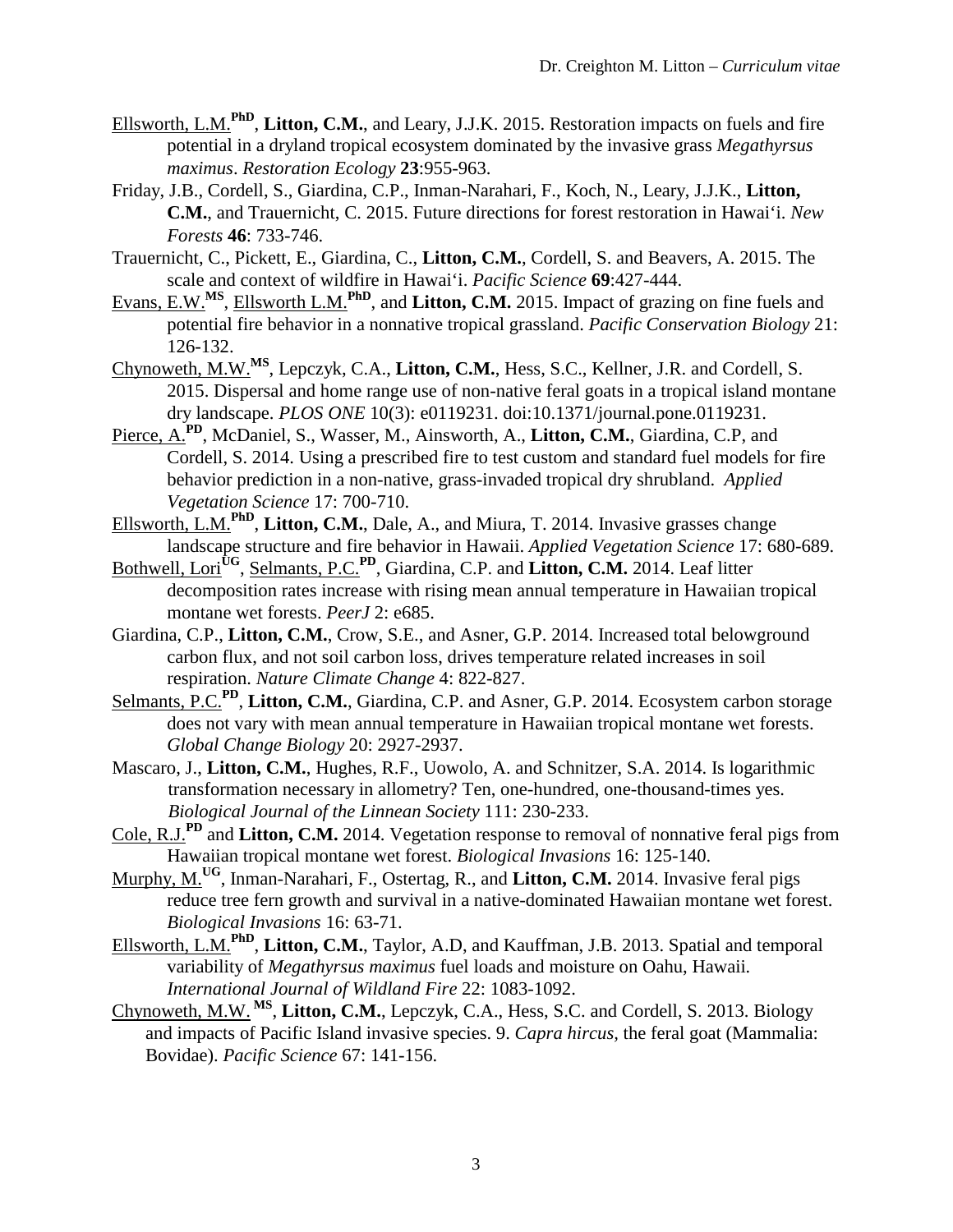- Iwashita, D.<sup>MS</sup>, Litton, C.M., and Giardina, C. 2013. Coarse woody debris carbon storage across a mean annual temperature gradient in tropical montane wet forest*. Forest Ecology and Management* 291: 336-343.
- Ammondt, S.<sup>MS</sup>, Litton, C.M., Ellsworth, L.M.<sup>PhD</sup> and Leary, J.K. 2013. Restoration of native plant communities in a Hawaiian lowland dry ecosystem dominated by the invasive grass *Megathyrsus maximus. Applied Vegetation Science* 16: 29-39.
- Ammondt, S.<sup>MS</sup> and **Litton, C.M.** 2012. Competition between native Hawaiian plants and the invasive grass *Megathyrsus maximus:* Implications of functional diversity for ecological restoration. *Restoration Ecology* 20: 638-646.
- Cole, R.J.**PD**, **Litton, C.M.**, Koontz, M.K.**UG** and Loh, R.K. 2012. Vegetation recovery 16 years after feral pig removal from a wet Hawaiian forest. *Biotropica* 44: 463-471.
- Litton, C.M., Giardina, C.P., Albano, J.K.<sup>UG</sup>, Long, M.S.<sup>MS</sup> and Asner, G.P. 2011. The magnitude and variability of soil-surface  $CO<sub>2</sub>$  efflux increase with temperature in Hawaiian tropical montane wet forests. *Soil Biology and Biochemistry* 43: 2315-2323.
- Mascaro, J., **Litton, C.M.**, Hughes, R.F., Uowolo, A. and Schnitzer, S.A. 2011. Minimizing bias in biomass allometry: Model selection and log-transformation of data. *Biotropica* 43:649- 653.
- Dunkell, D.O.**MS**, Bruland, G.L., Evensen, C.I. and **Litton, C.M.** 2011. Sediment transport, and effects of feral pig (*Sus scrofa*) exclusion in a forested Hawaiian watershed. *Pacific Science* 65: 175-194.
- Ise, T.**PD**, **Litton, C.M.**, Giardina, C.P. and Ito, A. 2010. Comparison of modeling approaches for carbon partitioning: Impact on estimates of global net primary production and equilibrium biomass of woody vegetation from MODIS GPP. *Journal of Geophysical Research*  115:G04025, doi:04010.01029/02010JG001326.
- Thaxton, J.M., Cole, T.C., Cordell, S., Cabin, R.J., Sandquist, D. and **Litton, C.M.** 2010. Native species regeneration following ungulate exclusion and non-native grass removal in a remnant Hawaiian dry forest. *Pacific Science* 64: 533-544.
- **Litton, C.M.** and Giardina, C.P. 2008. Belowground carbon flux and partitioning: Global patterns and response to temperature. *Functional Ecology* 22: 941-954.
- Litton, C.M., and Kauffman, J.B. 2008. Allometric models for predicting aboveground biomass in two widespread woody plants in Hawaii, U.S.A. *Biotropica* 40: 313-320.
- Litton, C.M., Sandquist, D.R. and Cordell, S. 2008. A non-native invasive grass increases soil carbon flux in a Hawaiian tropical dry forest. *Global Change Biology* 14: 726-739.
- **Litton, C.M.,** Ryan, M.G. and Raich, J.W. 2007. Review: Carbon allocation patterns in forest ecosystems. *Global Change Biology* 13: 2089-2109.
- Giardina, C.P., **Litton, C.M.**, Thaxton, J.M., Cordell, S., Hadway, L.J. and Sandquist, D.R. 2007. Science driven restoration: A candle in a demon haunted world–Response to Cabin (2007). *Restoration Ecology* 15: 171-176.

### **REFEREED JOURNAL PUBLICATIONS (PRIOR TO JOINING UHM IN 2007)**

- Litton, C.M., Sandquist, D.R. and Cordell, S. 2006. Effects of non-native grass invasion on aboveground carbon pools and tree population structure in tropical dry forests of Hawaii. *Forest Ecology and Management* 231: 105-113.
- **Litton, C.M.**, Ryan, M.G., & Knight, D.H. 2004. Effects of tree density and stand age on carbon allocation patterns in postfire lodgepole pine. *Ecological Applications* 14(2): 460-475.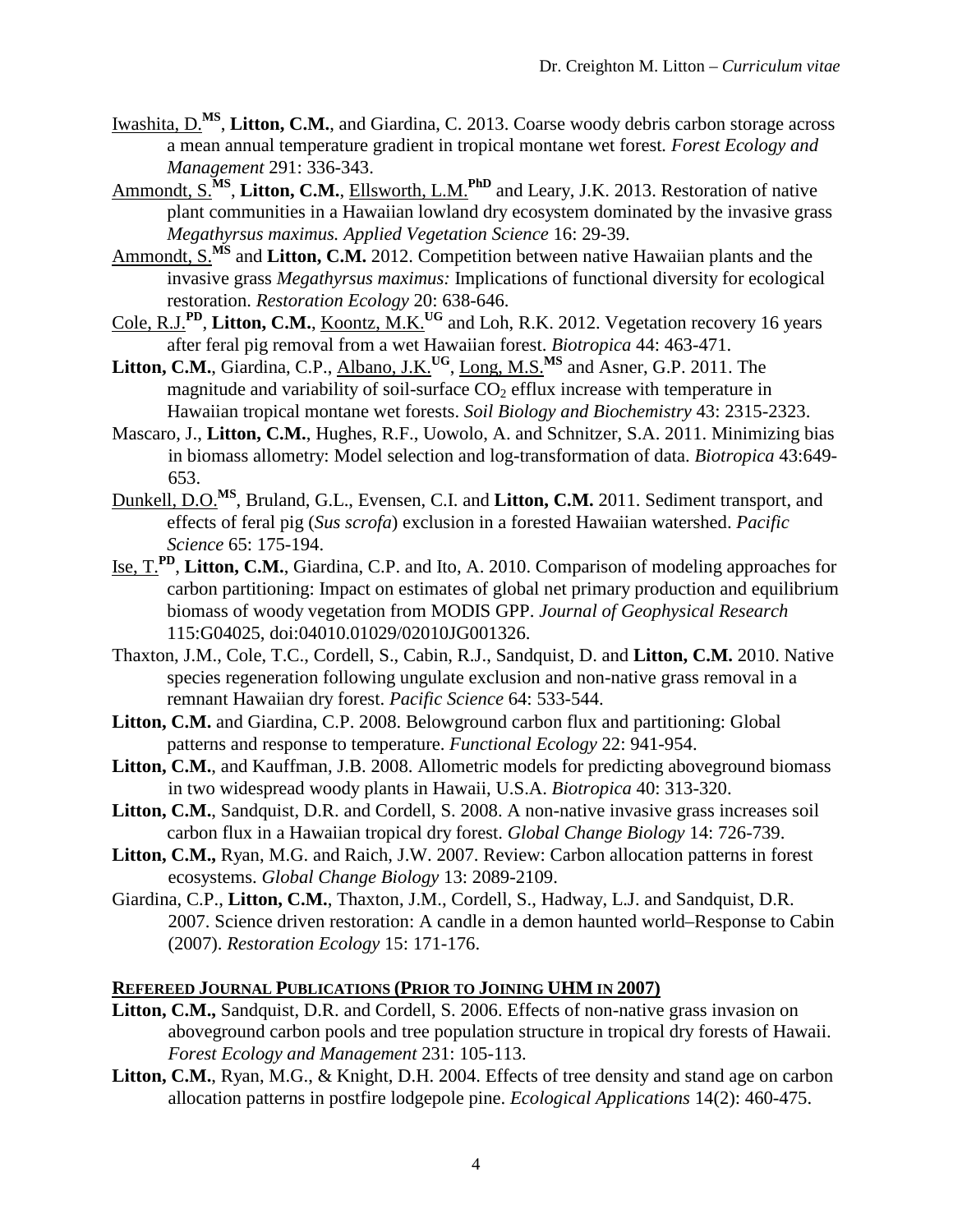- Turner, M.G., Tinker, D.B., Romme, W.H., Kashian, D.K., and **Litton, C.M.** 2004. Landscape patterns of sapling density, leaf area, and aboveground net primary production in postfire lodgepole pine forests, Yellowstone National Park (USA). *Ecosystems* 7: 751-775.
- **Litton, C.M.**, Ryan, M.G., Knight, D.H., and Stahl, P.D. 2003. Soil-surface  $CO<sub>2</sub>$  efflux and microbial biomass in relation to tree density thirteen years after a stand replacing fire in a lodgepole pine ecosystem. *Global Change Biology* 9: 680-696.
- **Litton, C.M.** and Santelices, R. 2003. Effect of wildfire on soil physical and chemical properties in a *Nothofagus glauca* forest. *Revista Chilena de Historia Natural* 76(4): 529-542.
- **Litton, C.M.**, Ryan, M.G., Tinker, D.B., and Knight, D.H. 2003. Belowground and aboveground biomass in young postfire lodgepole pine forests of contrasting tree density. *Canadian Journal of Forest Research* 33: 351-363.
- **Litton, C.M.** and Santelices, R. 2002. Early postfire succession in a *Nothofagus glauca* forest in the Coastal Cordillera of Chile. *International Journal of Wildland Fire* 11(2): 115-125.
- **Litton, C.M.**, Campos, M.O.<sup>UG</sup>, and Maureira, E.B.<sup>UG</sup> 1999-2000. Descripción vegetacional de un rodal de *Nothofagus alpina* (P. et E.) Oerst. en la precordillera andina de la VII Región de Chile. *Ciencias Forestales* 14(1-2): 38-49.
- Litton, C.M. Hernández, J.D.<sup>UG</sup> and Jiménez, R.L.<sup>UG</sup> 1997. Composición florística y estructura vertical de un rodal de *Beilschmiedia berteroana* (Gay) Kosterm. en la precordillera andina de la VII Región de Chile. *Bosque* 18(1): 61-72.
- **Litton, C.M.** and Santelices, R. 1996. Estudio comparativo de las comunidades vegetales en bosques de *Nothofagus glauca* (Phil.) Krasser en la Séptima Región de Chile. *Bosque*. 17(2): 77-86.
- Santelices, R. and **Litton, C.M.** 1996. Efecto del fuego sobre el bosque, la disponibilidad de nutrientes y la materia orgánica en el suelo. *Ciencia e Investigación Forestal* 10(2): 205- 215.

## **PRESENTATIONS (PRESENTING AUTHOR SINCE 2007; COAUTHOR ON >120 PRESENTATIONS)**

- **Litton, C.M.**, Cole, R.J., Knauf, A., Long, M.S., Sparks, J.P. and Giardina, C.P. 2016. Impacts of non-native ungulate removal on vegetation & ecological processes: A tale of two sides of the fence. University of Hawaii at Manoa, NREM Seminar Series, Kahalui, HI. (*Invited Talk*).
- Litton, C.M. 2015. Flux, storage and partitioning of carbon across a mean annual temperature gradient in Hawaiian tropical montane wet forest. Cornell University, Biogeochemistry, Environmental Science and Sustainability Seminar Series, Ithaca, NY. (*Invited Talk*).
- **Litton, C.M.**, Giardina, C.P., Selmants, P.C., and Sparks, J.P. 2015. Whole ecosystem warming effects on ecosystem carbon flux, storage & partitioning in tropical forests: Lessons from a highly constrained MAT gradient in Hawaii. International Symposium on Forest Soils, Fujian Normal University, Fuzhou, China. (*Invited Talk*).
- **Litton, C.M.**, Giardina, C.P., and Selmants, P.C. 2015. Flux, partitioning and storage of carbon across a mean annual temperature gradient in Hawaiian tropical montane wet forest. Association for Tropical Biology and Conservation Annual Meeting. Honolulu, HI (*Invited Talk*).
- **Litton, C.M.**, Long, M.S., Cole, R.J., Sparks, J.P. and Giardina, C.P. 2015. Response of soil physical & chemical properties to removal of feral pigs from Hawaiian montane tropical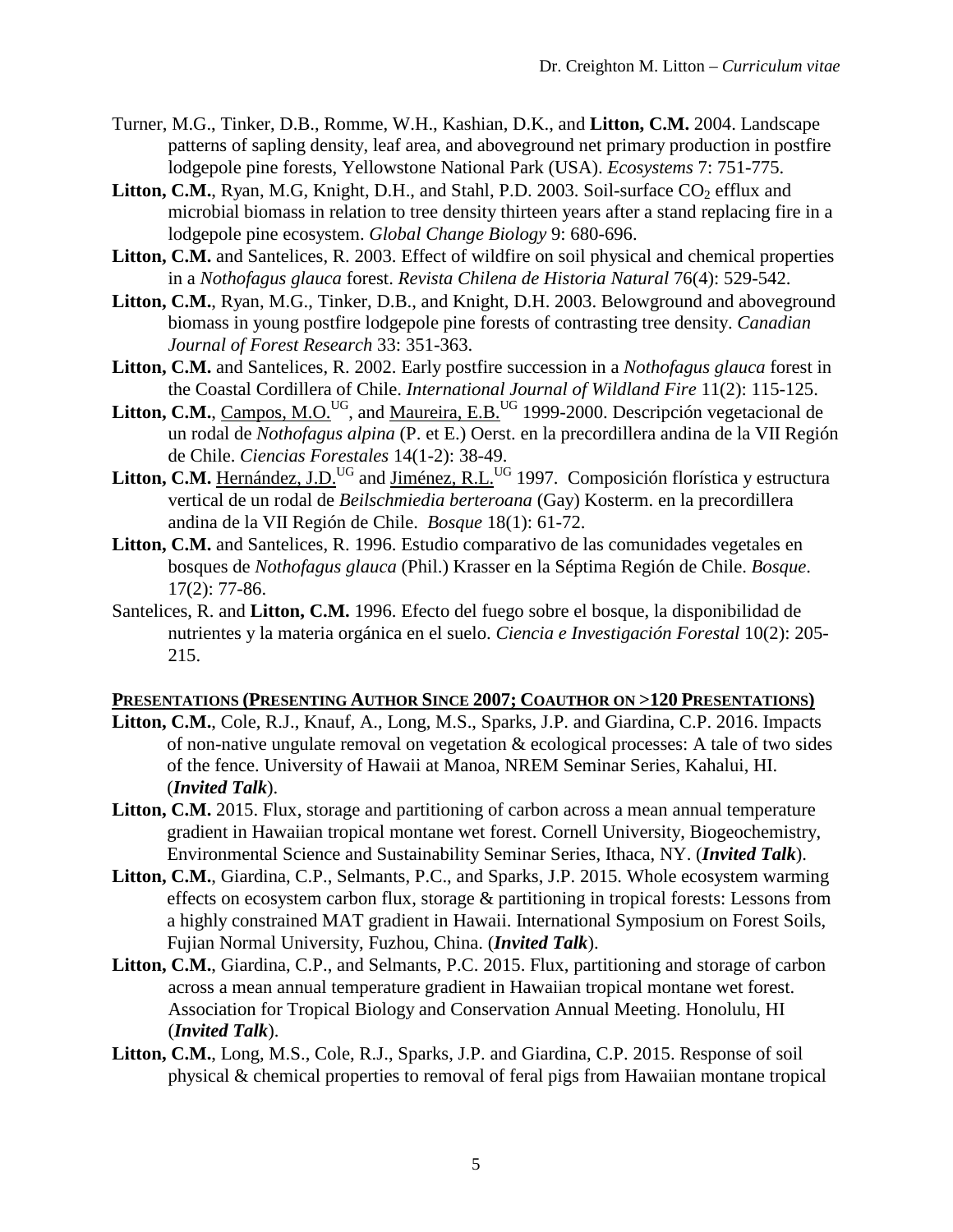wet forest. Association for Tropical Biology and Conservation Annual Meeting. Honolulu, HI.

- **Litton, C.M.**, Hawbaker, T., Trauernicht, C., Giardina, C.P. and Sleeter, B. 2015. Wildfire and carbon in Hawaii. Hawaii Conservation Conference. Hilo, HI. (*Invited Talk*).
- **Litton, C.M.**, Cole, R.J., Stewart, M., Hamnett, R., Giardina, C.P. and Sparks, J.P. 2015. Vegetation responses across four Hawaiian ecosystems following removal of non-native ungulates. Hawaii Conservation Conference. Hilo, HI.
- Litton, C.M., Giardina, C.P. and Selmants, P.C. 2014. Rising mean annual temperature increases carbon flux & alters partitioning, but does not change ecosystem carbon storage in Hawaiian tropical montane wet forest. American Geophysical Union Fall Meeting. San Francisco, CA.
- Litton, C.M. 2014. Perspectives on Hawaii's wildfire problem: Research science gaps. Hawaii Conservation Conference. Honolulu, HI.
- Litton, C.M. and Giardina, C.P. 2013. Ecosystem carbon cycling across a 5.2<sup>o</sup>C mean annual temperature gradient in Hawaiian tropical montane wet forest. Association for Tropical Biology and Conservation Annual Meeting. San Jose, Costa Rica (*Invited Talk*).
- **Litton, C.M.**, Laursen, S.C, Phifer, C. and Giardina, C.P. 2012. Teaching change to local youth: Plant phenology, climate change and citizen science at Hakalau Forest National Wildlife Refuge. American Geophysical Union Annual Meeting, San Francisco, CA
- **Litton, C.M.**, Freeman, K.R., Giardina, C.P. and Selmants, P.C. 2012. Effect of mean annual temperature on nutrient return via litterfall in Hawaiian tropical montane wet forest. American Geophysical Union Annual Meeting, San Francisco, CA
- Litton, C.M. and Cole, R.J. 2012. Vegetation recovery following removal of nonnative feral pigs from Hawaiian tropical montane wet forest. Ecological Society of America Annual Meeting, Portland, OR
- **Litton, C.M.** and Giardina, C.P. 2011. The magnitude and variability of soil-surface  $CO_2$  efflux increase with mean annual temperature in Hawaiian tropical montane wet forest. American Geophysical Union Annual Meeting, San Francisco, CA (*Invited Talk*)
- **Litton, C.M.**, Giardina, C. and Crow, S.E. 2011. Soil carbon storage does not vary with temperature along a 5.2°C mean annual temperature gradient in Hawaiian tropical montane wet forests. Ecological Society of America Annual Meeting, Austin, TX
- **Litton, C.M.**, Giardina, C. and Crow, S.E. 2011. Soil carbon storage with climate change in Hawaiian tropical montane wet forests. Society of American Foresters National Convention, Honolulu, HI
- Litton, C.M. and Giardina, C. 2011. Increased carbon flux to belowground drives increased soil respiration with rising mean annual temperature. Hawaii Ecosystems Meeting, Hilo, HI
- Litton, C.M. 2010. Carbon input and partitioning along a 5<sup>o</sup>C mean annual temperature gradient in Hawaiian wet tropical forests. University of Hawaii at Manoa, Department of Geography, Departmental Seminar Series, Honolulu, HI (*Invited talk*)
- Litton, C.M. 2010. Ecosystem level impacts of nonnative ungulates in native Hawaiian terrestrial ecosystems. University of Hawaii at Manoa and Institute of Pacific Islands Forestry, Special Seminar for Chinese Scientific Delegation, Hilo, HI (*Invited talk*)
- Litton, C.M. and Giardina, C. 2010. Carbon input and partitioning across a 5°C mean annual temperature gradient in Hawaiian wet tropical forests. Ecological Society of America Annual Meeting, Pittsburgh, PA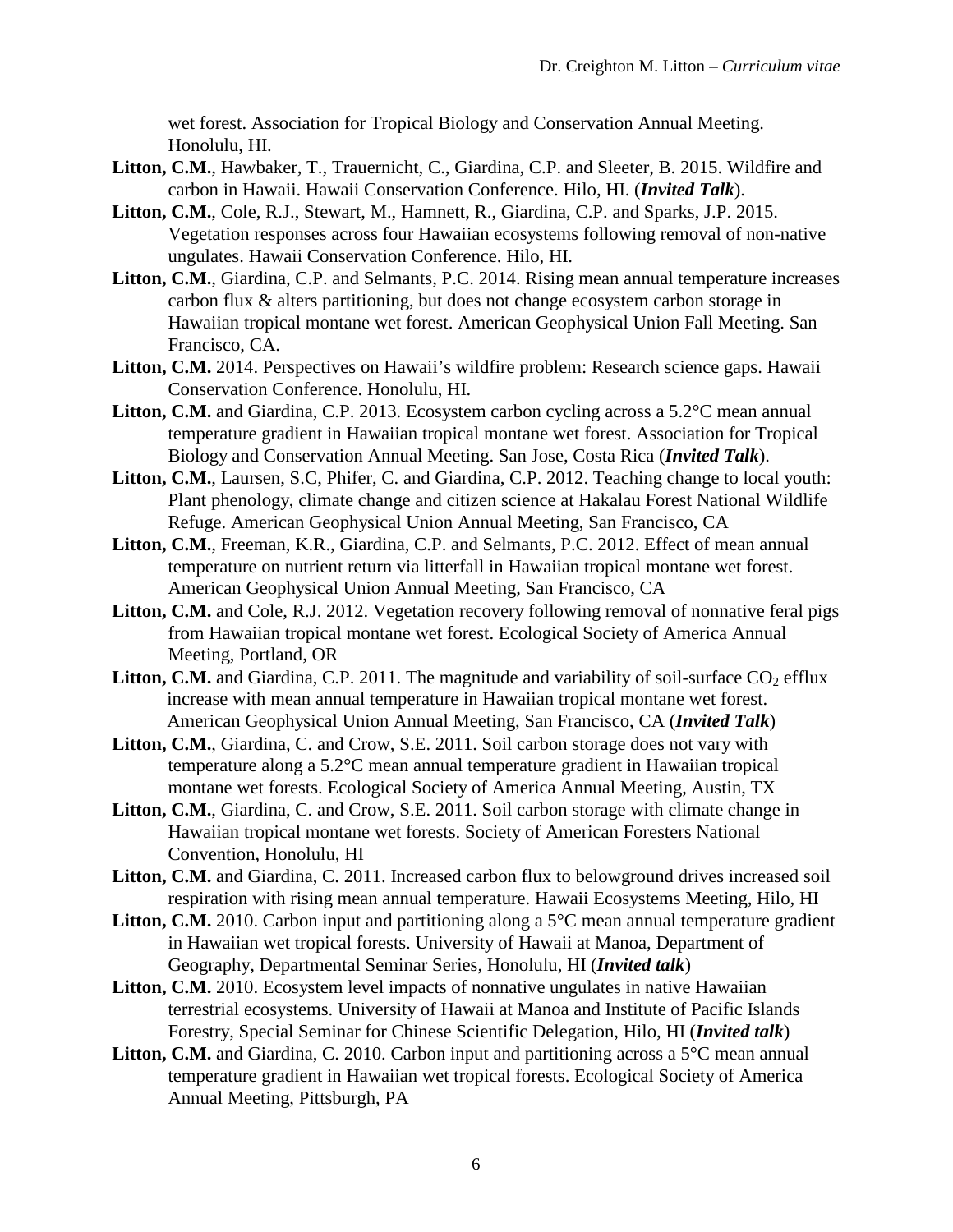- **Litton, C.M.** and Giardina, C. 2010. Carbon partitioning across a 5<sup>o</sup>C mean annual temperature gradient in Hawaiian wet tropical forests. Hawaii Ecosystems Meeting, Hilo, HI
- **Litton, C.M.** 2010. Impacts of nonnative grass invasion on carbon input and allocation in Hawaiian tropical dry forests. Western Society of Weed Science Annual Meeting, Waikoloa, HI (*Invited Talk*)
- Litton, C.M. and Giardina, C.P. 2009. Carbon input and partitioning across a 5<sup>o</sup>C mean annual temperature gradient in Hawaiian wet tropical forests. American Geophysical Union Annual Meeting, San Francisco, CA
- Litton, C.M., Sandquist, D.R. and Cordell, S. 2009. Impacts of nonnative grass invasion and precipitation variability on carbon partitioning in a Hawaiian tropical dry forest. Ecological Society of America Annual Meeting, Albuquerque, NM
- **Litton, C.M.** and Giardina, C.P. 2009. Impact of MAT on ecosystem carbon storage, flux and partitioning in native Hawaiian wet forests. Hawaii Ecosystems Meeting, Hilo, HI
- **Litton, C.M.** and Giardina, C.P. 2008. Belowground carbon flux and partitioning: Global patterns and response to temperature. American Geophysical Union Annual Meeting, San Francisco, CA
- Litton, C.M. and Giardina, C.P. 2008. Impacts of climate change on terrestrial carbon cycling: Infrastructure and research in the Hawaii Experimental Tropical Forest, Laupahoehoe. Hawaii Ecosystems Meeting, Hilo, HI
- Litton, C.M. 2007. Nonnative grass invasion and ecosystem carbon cycling in Hawaiian dry forests. University of Hawaii at Manoa, Ecology, Evolution and Conservation Biology Graduate Program Seminar Series, Honolulu, HI (*Invited talk*)
- Litton, C.M. and Kauffman, J.B. 2007. Impact of fire and invasive species on aboveground carbon pools along a precipitation gradient in Hawaiian tropical forests. Ecological Society of America Annual Meeting, San Jose, CA

# **EDUCATION FUNDING**

# **FUNDED (\$1,711,925; \$1,555,925 AS PI)**

- Litton, C.M. 2017-2018. Teaching Change Inspiring the next generation of natural resource managers and scientists for Hawaii. Hawaii Community Foundation (Submitted and awarded through the Friends of Hakalau Forest NWR). \$50,000.
- **Litton, C.M.**, Koh, M.W., and Giardina C.P. 2016-2018. Training secondary teachers to inspire and empower the next generation of natural resource managers for Hawaii, from Hawaii. USDA-NIFA-AFRI. \$144,775.
- **Litton, C.M.** 2016-2017. Teaching Change Career Pathways to College Level Math and ELA Success. Hawaii P-20 Partnerships for Education, GEAR UP Hawaii Program. \$32,799.
- **Litton, C.M.** 2016-2020. The Teaching Change Program: Our Changing Forests Project. USDA Forest Service Research Joint Venture Agreement. \$42,875.
- Litton, C.M. 2015-2016. Teaching Change Inspiring the next generation of natural resource managers and scientists for Hawaii. Hawaii Community Foundation (Submitted and awarded through the Friends of Hakalau Forest NWR). \$50,000.
- **Litton, C.M.** 2014-2016. Supporting the Teaching Change Program. Kamehameha Schools Aina-Based Education (Submitted and awarded through the Friends of Hakalau Forest NWR). \$9,307.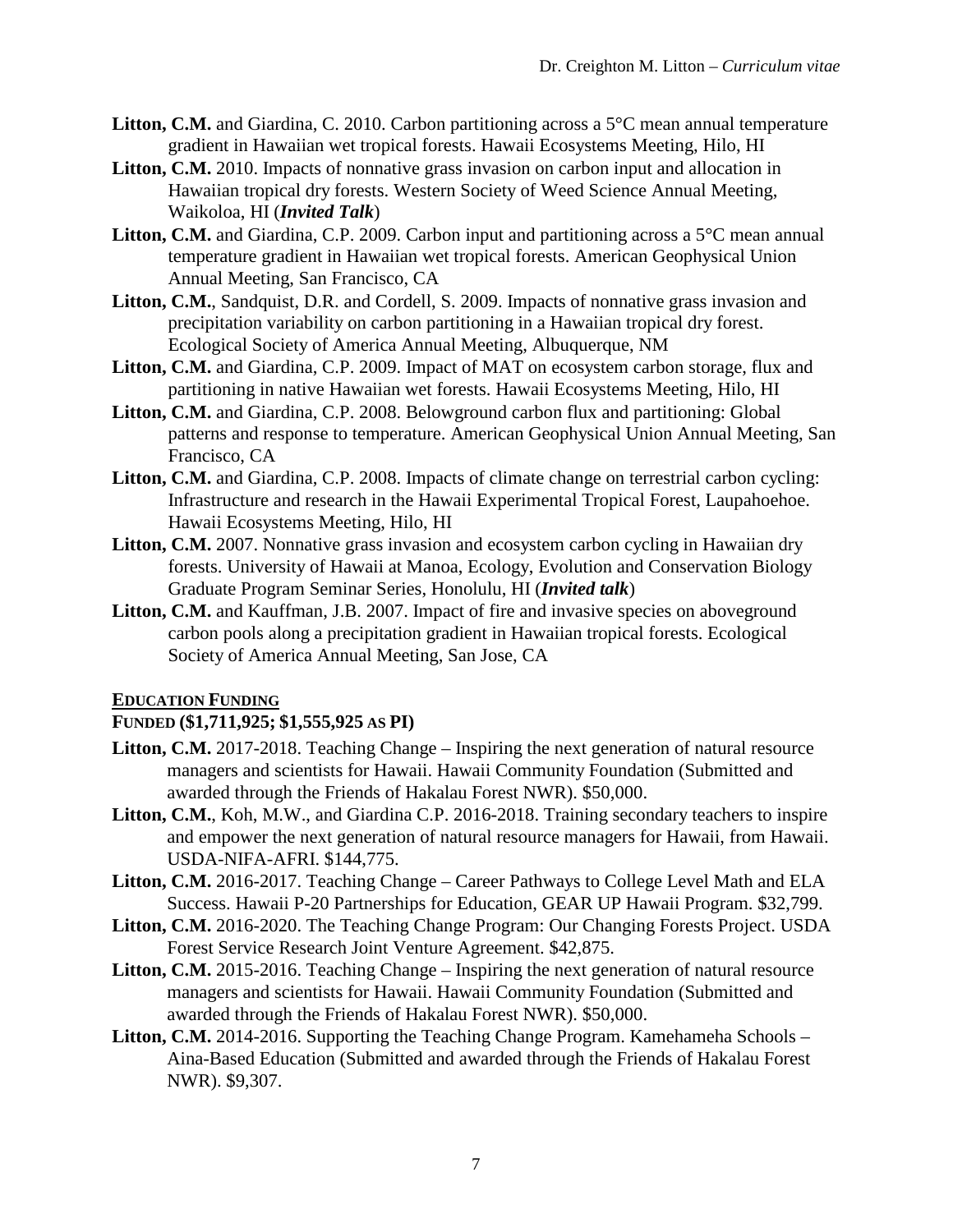- **Litton, C.M.** 2014-2016. Supporting the Teaching Change Program. The Learning Coalition (Submitted and awarded through the Friends of Hakalau Forest NWR). \$6,271.
- Litton, C.M. 2013-2015. Teaching change to local youth: Plant phenology, climate change and citizen science at Hakalau Forest National Wildlife Refuge. Hawaii Community Foundation (Submitted and awarded through the Friends of Hakalau Forest NWR). \$20,000.
- Litton, C.M. 2012-2016. Using phenology at Hakalau Forest NWR to increase youth interest and participation in conservation biology in Hawaii. Hawaii P-20 Partnerships for Education, College Access Challenge Grant Program. \$169,317.
- **Litton, C.M.** (Program Administrator). 2012-2019. Hau′oli Mau Loa Fellows UH Manoa Graduate Assistantship Funds. Hau′oli Mau Loa Foundation (Awarded to UH Foundation). \$1,022,456.
- **Litton, C.M.** 2011-2012. Youth conservation education at Hakalau Forest National Wildlife Refuge, Hawai'i. National Fish and Wildlife Foundation – Nature of Learning Program (Submitted and awarded through the Friends of Hakalau Forest NWR). \$8,125.
- Chan-Halbrendt, C., Evensen, C., Lepczyk, C.A., and **Litton, C.M.** 2010-2015. University of Hawai'i Fellowships for Integrative Training in Sustainable Sciences (UH-FITSS). USDA-NIFA Program. \$156,000.

## **RESEARCH FUNDING**

## **FUNDED (\$6,122,254; \$4,189,225 AS PI)**

- **Litton, C.M.**, Cole, R.C., Sparks, J. and Giardina, C.P. 2017-2018. Recovery of native plant communities and ecological processes following removal of nonnative, invasive ungulates from Pacific Island forests. Strategic Environmental Research and Development Program – Department of Defense. \$209,567.
- Trauernicht, C., Cordell, S., **Litton, C.M.**, and Stewart, C. 2015-2017. The Pacific Fire Exchange: A JFSP Fire Exchange for the US Affiliated Pacific Islands. Joint Fire Science Program. \$199,998.
- **Litton, C.M.** 2014-2019. Impacts of land use and tree diversity on soil carbon stocks in S.E. Asian mangrove forests. USDA Forest Service Research Joint Venture Agreement. \$178,634.
- **Litton, C.M.**, Cole, R.C., Sparks, J. and Giardina, C.P. 2013-2017. Recovery of native plant communities and ecological processes following removal of nonnative, invasive ungulates from Pacific Island forests. Strategic Environmental Research and Development Program – Department of Defense. \$1,094,560.
- **Litton, C.M.** 2013-2019. Tropical hardwood tree improvement, regeneration and conservation genetics. USDA Forest Service Research Joint Venture Agreement. \$112,000.
- Ostertag, R., Giambelluca, T., Giardina, C., and Cordell, S., **Litton, C.M.** 2013-2016. Stand level water-use in forests of contrasting rainfall regimes: Assessing the impacts of future drying on native Hawaiian ecosystems. Pacific Islands Climate Science Center – U.S. Department of the Interior. \$164,048.
- Litton, C.M. and Friday, J.B. 2013-2018. Carbon cycling and storage in Hawaiian terrestrial ecosystems. USDA National Institute of Food and Agriculture, Hatch Program. \$188,100.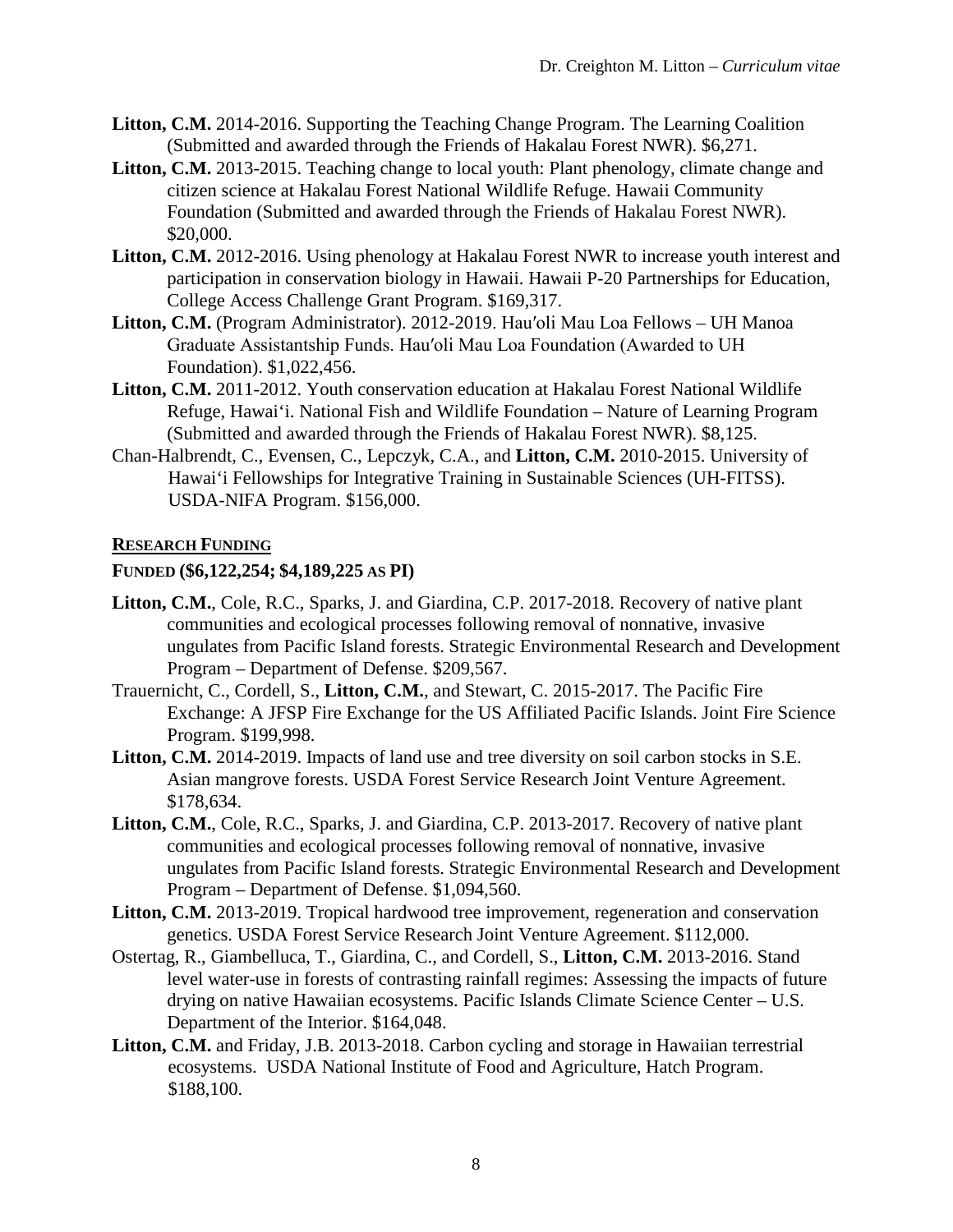- Giambelluca, T., Ostertag, R., **Litton, C.M.**, Fortini, L., Huang, M., Asner, G. and Miyazawa, Y. 2013-2016. Understanding the response of native and non-native forests to climate variability and change to support resource management in Hawaii. Pacific Islands Climate Science Center – U.S. Department of the Interior. \$236,983.
- **Litton, C.M.** 2012-2017. Understanding and managing forest change in Hawaii in a rapidly changing world. USDA National Institute of Food and Agriculture, McIntyre-Stennis Forestry Program. \$135,485.
- Litton, C.M. 2012-2017. Monitoring climate and the impact of rising temperature on belowground processes. USDA Forest Service Research Joint Venture Agreement. \$281,940.
- Litton, C.M. 2012-2017. Assessing the capacity of a new remote sensing tool to monitor fire risk on Hawaii Island. USDA Forest Service Research Joint Venture Agreement. \$117,022.
- Litton, C.M., et al. 2012. Field vehicle to enhance forestry research, extension and instruction on Hawaii Island. CTAHR Capacity Improvement Program. \$35,000.
- Giardina, C.P., Cordell, S., **Litton, C.M.**, Nakahara, M., Pickett, E. and Stewart, C. 2011-2018. The Pacific Fire Science Consortium. Joint Fire Science Program. \$200,000.
- Litton, C.M. 2011-2016. Quantifying the effects of long-term fragmentation on tropical forest structure and function: Nutrient cycling, forest productivity, and forest mortality. USDA Forest Service Research Joint Venture Agreement. \$179,980.
- **Litton, C.M.** and Ellsworth, L.M. 2011-2012. Improved wildfire prediction using remote sensing technology on military grasslands in Hawaii. Joint Fire Science Program. \$24,967.
- **Litton, C.M.** and Ellsworth, L.M. 2011-2012. Improved wildfire prediction using remote sensing technology on military grasslands in Hawaii. Department of Defense-Legacy Resource Management Program. \$48,227.
- Litton, C.M. and Giardina, C.P. 2010. An experimental test of the impacts of rising temperature on carbon input, allocation, and loss in model forests. National Science Foundation Research Experiences for Undergraduates-Ecosystem Science Panel. \$15,000.
- Giambelluca, T., Ostertag, R., **Litton, C.M.**, Giardina, C., and Cordell, S. 2009-2014. Pacific High Island Evolutionary Biogeography: Impacts of invasive species, anthropogenic activity, and climate change on Hawaiian focal species. National Science Foundation – EPSCoR. \$1,132,000 (Sub-award for "Establishment of a climate and ecosystem observatory network").
- **Litton, C.M.** 2009-2011. Impacts of ungulates on nonnative plant invasions and ecosystem structure and function in native forests of Hawai'i. USDA-CSREES-TSTAR Pacific. \$135,122.
- **Litton, C.M.** 2009-2014. Effects of mean annual temperature on carbon storage and fluxes in native forests of Hawai'i. USDA Forest Service Research Joint Venture Agreement. \$277,569.
- Litton, C.M. and Giardina, C.P. 2009. An experimental test of the impacts of rising temperature on carbon input, allocation, and loss in model forests. National Science Foundation Research Experiences for Undergraduates-Ecosystem Science Panel. \$13,800.
- **Litton, C.M.** and Giardina, C.P. 2008-2010. An experimental test of the impacts of rising temperature on carbon input, allocation, and loss in model forests. National Science Foundation-Ecosystem Science Panel. \$135,000.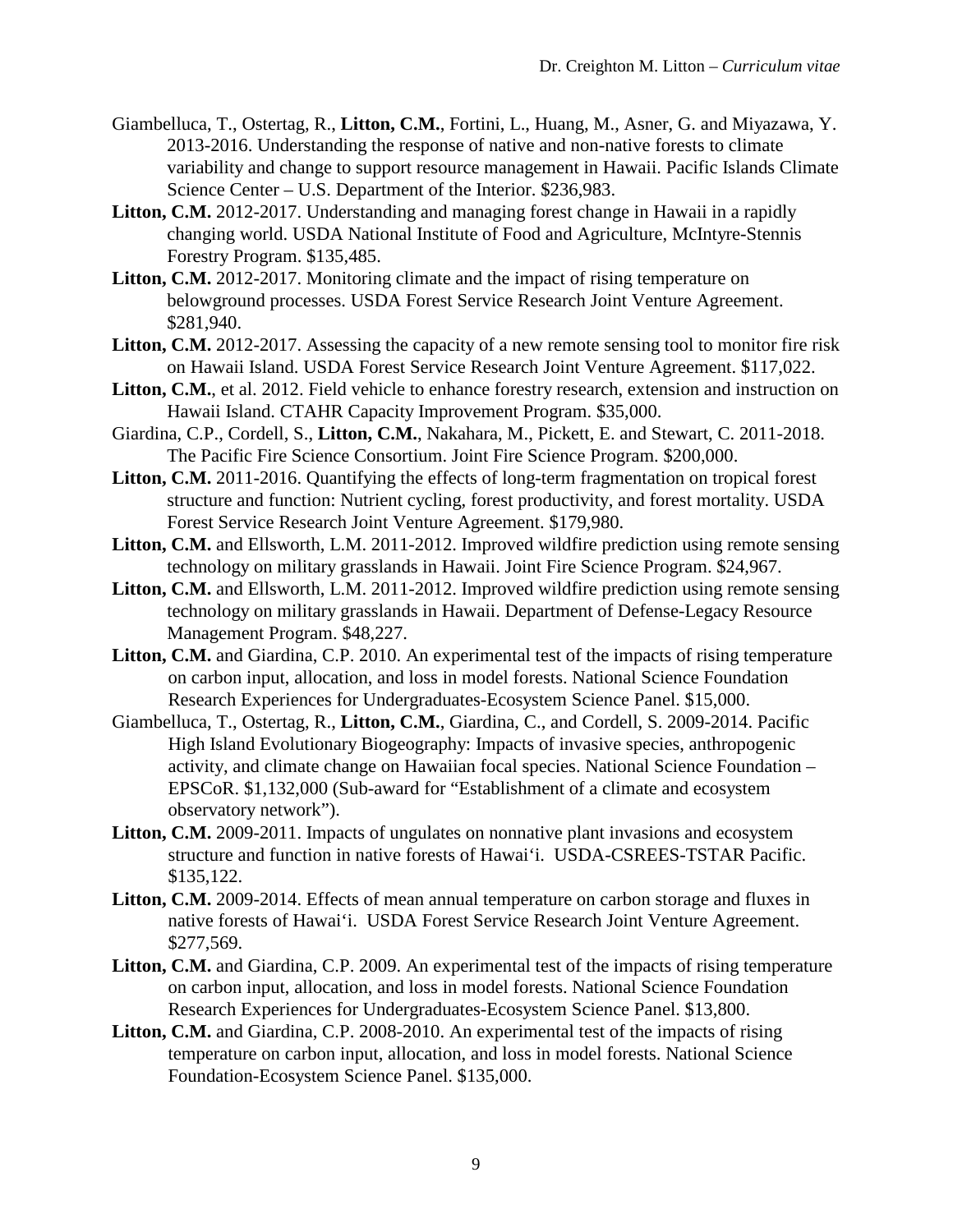- **Litton, C.M.** 2008-2009. Hawai'i Experimental Tropical Forest. USDA Forest Service Research Joint Venture Agreement. \$57,160.
- **Litton, C.M.** 2008-2011. Independent and interactive impacts of land use change and temperature on belowground carbon cycling. USDA National Institute of Food and Agriculture, McIntyre-Stennis Forestry Program. \$132,265.
- Litton, C.M. 2008-2013. The potential for restoration to break the grass/fire cycle in dryland ecosystems in Hawaii. USDA Forest Service Research Joint Venture Agreement. \$131,254.
- Litton, C.M. 2008-2013. The invasive species/wildfire cycle: Fuel loads, microclimate, fire potential, and fire behavior in dominant grasslands and adjacent forests on military lands of Oahu, Hawaii. USDA Forest Service Research Joint Venture Agreement. \$378,983.
- Litton, C.M. and Friday, J.B. 2008-2011. Ecosystem structure and function in degraded, restored, and intact Hawaiian forests. USDA National Institute of Food and Agriculture, Hatch Program. \$259,680.
- Litton, C.M., Giardina, C. and Giambelluca, T. 2008. Infrastructure development for climate change research in Hawaii. University of Hawaii EPSCoR REAP Program. \$24,944.
- **Litton, C.M.** 2008. Relationships of an alien plant, fuel dynamics, fire weather and unprecedented wildfires in Hawaiian rain forests: Implications for fire management at Hawaii Volcanoes National Park. Oregon State University (Subcontract from a Joint Fire Sciences Program project). \$22,966.

## **TEACHING EXPERIENCE**

|           | 2016-present Co-Instructor, Conservation Biology (BOT/NREM/ZOOL 690) (co-developed,<br>coordinated and taught classroom lectures), University of Hawaii at Manoa                                                                     |
|-----------|--------------------------------------------------------------------------------------------------------------------------------------------------------------------------------------------------------------------------------------|
|           | 2009-present Instructor, <i>Applied Forest Ecology</i> (NREM 480) (developed, coordinated and<br>taught classroom lectures and laboratory activities), University of Hawaii at<br>Manoa                                              |
|           | 2008-present Instructor, <i>Restoration Ecology</i> (NREM 682) (developed, coordinated and taught<br>classroom lectures), University of Hawaii at Manoa                                                                              |
|           | 2008-present Instructor, <i>Ecosystem Ecology</i> (NREM 680) (developed, coordinated and taught<br>classroom lectures and laboratory exercises), University of Hawaii at Manoa                                                       |
|           | 2008-present Co-Instructor, Natural Resource Management (NREM 301+L) (developed,<br>coordinated and taught classroom lectures and laboratory exercises), University of<br>Hawaii at Manoa                                            |
| 2001      | Co-Instructor, Life Sciences (coordinated and taught classroom lectures and<br>laboratories), University of Wyoming                                                                                                                  |
| 1995-1998 | <b>Instructor</b> , <i>Geographic Information Systems (GIS)</i> , <i>Dendrology</i> , and <i>Forest</i><br>Ecology (developed, coordinated and taught classroom lectures and laboratories),<br>Universidad Católica del Maule, Chile |

### **STUDENT TRAINING EXPERIENCE (SINCE 2007)**

### **POSTDOCTORAL RESEARCHERS**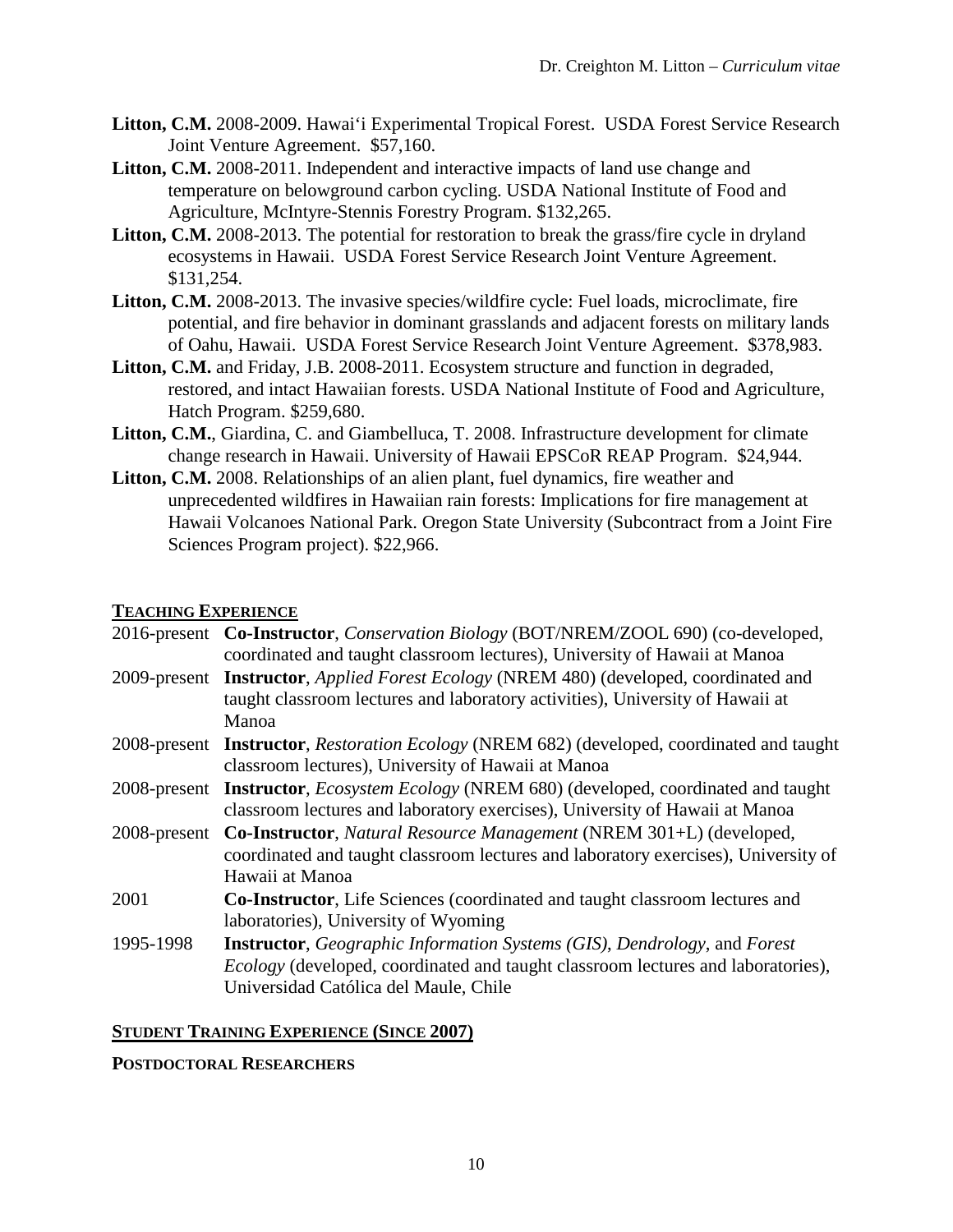| 2013-present Dr. Rebecca J. Cole (Recovery of native plant communities & ecological |
|-------------------------------------------------------------------------------------|
| processes following removal of nonnative, invasive ungulates)                       |

- 2015-present Dr. Sahadev Sharma (Impacts of land use and mangrove tree diversity on soil carbon stocks in SE Asian mangrove forests; Co-advised with Dr. Richard MacKenzie)
- 2012-2016 Dr. Paul C. Selmants (An experimental test of the impacts of rising temperature on carbon input, allocation, and loss in model forests; Co-advised with Dr. Christian P. Giardina)
- 2011-2014 Dr. Andrew Pierce (The invasive species/wildfire cycle: Fuel loads, microclimate, fire potential, and fire behavior on military lands of Hawaii; Co-advised with Dr. Christian P. Giardina and Dr. Susan Cordell)
- 2010-2011 Dr. Rebecca J. Cole (Impacts of nonnative ungulates on nonnative plant invasions and ecosystem structure and function in native forests of Hawai'i)
- 2010-2011 Dr. Kristen R. Freeman (An experimental test of the impacts of rising temperature on carbon input, allocation, and loss in model forests; Co-advised with Dr. Christian P. Giardina)

## **GRADUATE STUDENTS (ALL AT THE UNIVERSITY OF HAWAII AT MANOA; CURRENT STUDENTS)**

- 2007-present **Committee Chair** (all in NREM): Selita Ammondt (M.S.; graduated 12/10), Jared Char (M.S. Plan B), Mark Chynoweth (M.S.; Co-advisor; graduated 8/12), Wailea Collins (M.S Plan B.; Co-advisor), Lisa Ellsworth (Ph.D.; graduated 12/12), Edward Evans (M.S. Plan B; graduated 12/11), Darcey Iwashita (M.S.; graduated 8/12), Amanda Knauf (M.S.), Jon Lance (M.S. Plan B; graduated 5/14), Ben Laws (M.S.), Michael Long (M.S.), Endri Martini (M.S. Plan B; graduated 5/11), Dana Ogle (M.S. Plan B; graduated 05/09), Ryan Peʻa (M.S. Plan B; graduated 5/16), Kelly Powell (M.S. Plan B; graduated 5/13), Julia Rowe (Ph.D.), Billy Sale (M.S. Plan B; graduated 12/12), Stacey Torigoe (M.S. Plan B), Elizabeth Weidenhaft (M.S. Plan B; graduated 12/12), Melissa Valdez (M.S. Plan B; graduated 5/15), Nate Wehr (M.S. Plan A), Nick Wilhoite (M.S. Plan B; Co-Advisor; graduated 5/14), Tim Zhu (M.S. Plan A)
- 2007-present **Committee Member**: Courtney Angelo (Ph.D., Botany; graduated 5/12), Victor Bovino (M.S., NREM; graduated 12/11), John Delay (Ph.D., Geography; graduated 5/16), Deidre Duffy (M.S., NREM; graduated 5/10), Dashiell Dunkell (M.S., NREM; graduated 5/09), Rong Fang (M.S., Geography; graduated 5/15), Abby Frazier (Ph.D., Geography; graduated 8/16), Georgia Hart (Ph.D., Botany), Aurora Kagawa (Ph.D., Geography), Jerry Koko (Ph.D., Botany), Ryan Longman (M.S., Geography; graduated 12/11), Rodolfo Martínez-Morales (Ph.D., NREM; graduated 5/10), Ryan Mudd (Ph.D., Geography), Cynthia Nazario-Leary (Ph.D., NREM; graduated 5/14), Sue Pierre (Ph.D., Cornell University), Majah-Leah Villar Ravago (Ph.D., Economics; graduated 12/11), Cari Ritzenthaler (M.S., Bowling Green State University, graduated 5/17), Yudai Sumiyoshi (M.S., NREM, graduated 12/12), Tiffany Thair (M.S., Botany; graduated 12/11), Carolyn Unser (M.S., NREM; graduated 5/09), Will Weaver (M.S. NREM, graduated 5/17); Adel Youkhana (Ph.D., NREM; graduated 5/10), and Mary Younkin (M.S. NREM; graduated 8/13).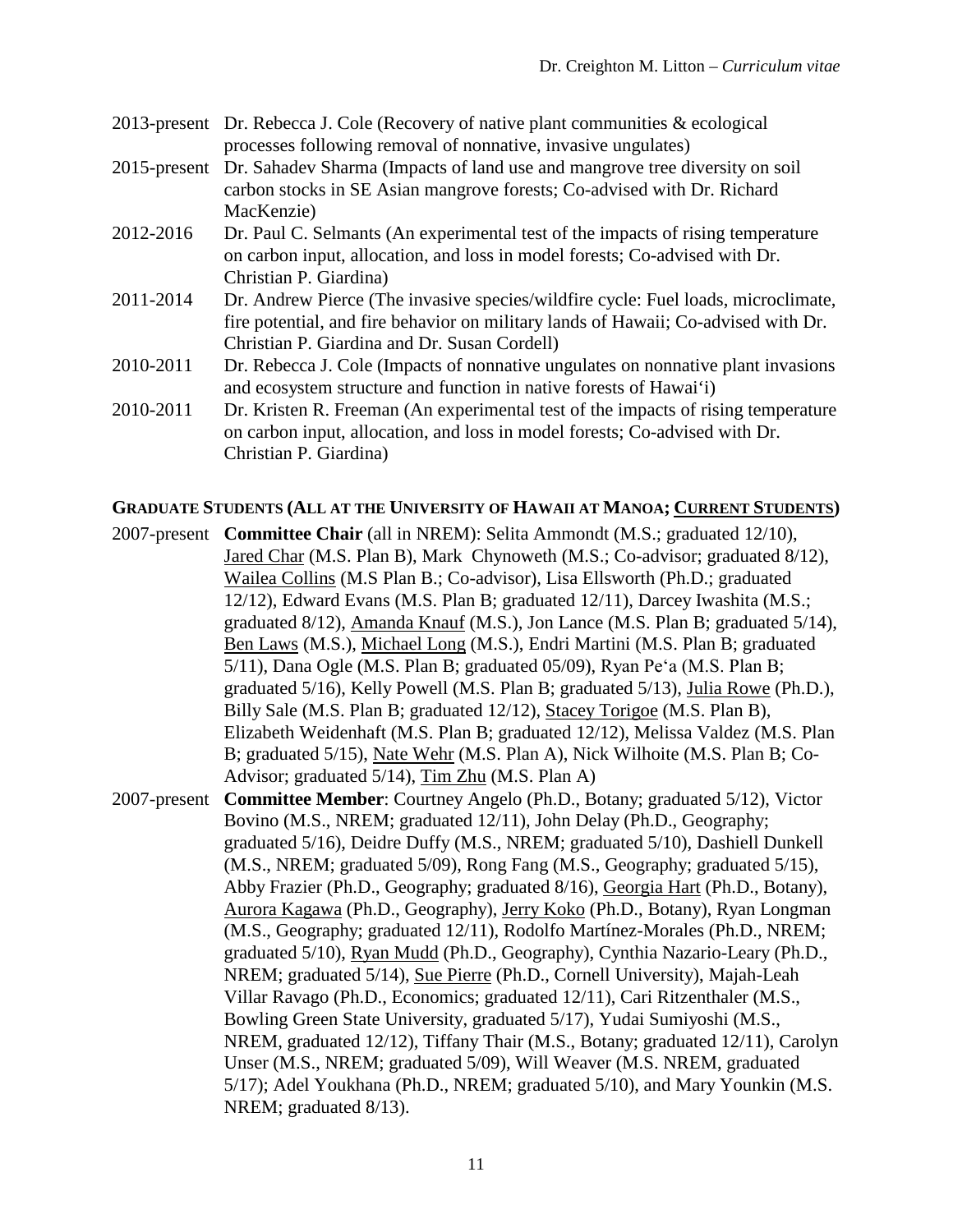# **UNDERGRADUATE STUDENTS (CURRENT STUDENTS)**

|                      | 2007-present Academic Advisor for NREM students: Scott Arnett (Graduated 05/10), Nanea<br>Babila, Alicia Chappell, 'Olana Sidney Chow (Graduated 5/17), Scott Chulakote                                                          |
|----------------------|----------------------------------------------------------------------------------------------------------------------------------------------------------------------------------------------------------------------------------|
|                      | (Graduated 12/14), Derek Ford (Graduated 12/12), Emily Guynn (Graduated<br>5/14), Aliah Irvine (Graduated 12/13), Kristen Jamieson (Graduated 05/16),<br>Candide Krieger, Kūpa'a Luet-Hueu, Bryson Luke (Graduated 05/09), Randy |
|                      | Pilar (Graduated 5/14), Tiziana Ruiz, Yudai Sumiyoshi (Graduated 12/09), and<br>Kamuela Warner (Graduated 05/13).                                                                                                                |
| 2010-2013            | Faculty Mentor for Kahuewai Ola Native Hawaiian STEM Scholars Program                                                                                                                                                            |
|                      | (NREM students Kamuela Warner (Graduated 5/14)and Aliah Irvine).                                                                                                                                                                 |
| 2016                 | Co-Mentor for University of Hawaii–Pacific Internship Program for Exploring                                                                                                                                                      |
|                      | Sciences: Shaun Wriston - Effect of Acacia koa on soil nutrient supply in a                                                                                                                                                      |
|                      | Hawaiian forest                                                                                                                                                                                                                  |
| 2015                 | Mentor for University of Hawaii-Pacific Internship Program for Exploring<br>Sciences: Melanie Quiñones - Photosynthetic responses of native vs. non-native,                                                                      |
|                      | invasive Hawaiian wet forest plants under varying soil nutrient availabilities                                                                                                                                                   |
| 2015                 | Mentor for University of Hawaii-Pacific Internship Program for Exploring                                                                                                                                                         |
|                      | Sciences: Cyra Macanas - Growth responses of native and invasive Hawaiian wet                                                                                                                                                    |
|                      | forest plants under varying soil nutrient availability                                                                                                                                                                           |
| 2014                 | Mentor for University of Hawaii-Pacific Internship Program for Exploring                                                                                                                                                         |
|                      | Sciences: Taylor Tomita - Vegetation recovery after non-native ungulate removal                                                                                                                                                  |
|                      | from tropical montane dry shrubland                                                                                                                                                                                              |
| 2012                 | Mentor for University of Hawaii-Pacific Internship Program for Exploring                                                                                                                                                         |
|                      | Sciences: Lori Bothwell - Leaf litter decomposition and temperature in Hawaiian                                                                                                                                                  |
|                      | tropical montane wet forests                                                                                                                                                                                                     |
| 2011                 | Mentor for University of Hawaii-Pacific Internship Program for Exploring                                                                                                                                                         |
|                      | Sciences: Manoa Johansen - The impact of nonnative feral pigs on soil surface                                                                                                                                                    |
| 2010                 | $CO2$ efflux in Hawaiian tropical wet forest<br>Mentor for NSF-REU and University of Hawaii-Pacific Internship Program for                                                                                                       |
|                      | Exploring Sciences: Olivia Schubert - The impact of rising temperatures on soil                                                                                                                                                  |
|                      | nitrogen availability in a Hawaiian tropical wet forest                                                                                                                                                                          |
| 2010                 | Mentor for NSF-REU and University of Hawaii-Pacific Internship Program for                                                                                                                                                       |
|                      | Exploring Sciences: Joey Quitan - Contribution of coarse woody debris to carbon                                                                                                                                                  |
|                      | storage across a $5^{\circ}$ C mean annual temperature gradient in Hawaiian wet tropical                                                                                                                                         |
|                      | forests                                                                                                                                                                                                                          |
| 2010<br>2009<br>2009 | Mentor for University of Hawaii-Pacific Internship Program for Exploring                                                                                                                                                         |
|                      | Sciences: Molly Murphy-Winters - The growth and mortality of Cibotium in a                                                                                                                                                       |
|                      | native Hawaiian wet forest impacted by feral pigs                                                                                                                                                                                |
|                      | Mentor for NSF-REU and University of Hawaii-Pacific Internship Program for                                                                                                                                                       |
|                      | Exploring Sciences: Jeremy K. Albano - Spatial and temporal variability of soil<br>respiration along a mean annual temperature gradient in wet Hawaiian forests                                                                  |
|                      | Mentor for NSF-REU and University of Hawaii-Pacific Internship Program for                                                                                                                                                       |
|                      | Exploring Sciences: Darcey K. Iwashita - Plant biodiversity along a mean annual                                                                                                                                                  |
|                      | temperature gradient in wet Hawaiian forests                                                                                                                                                                                     |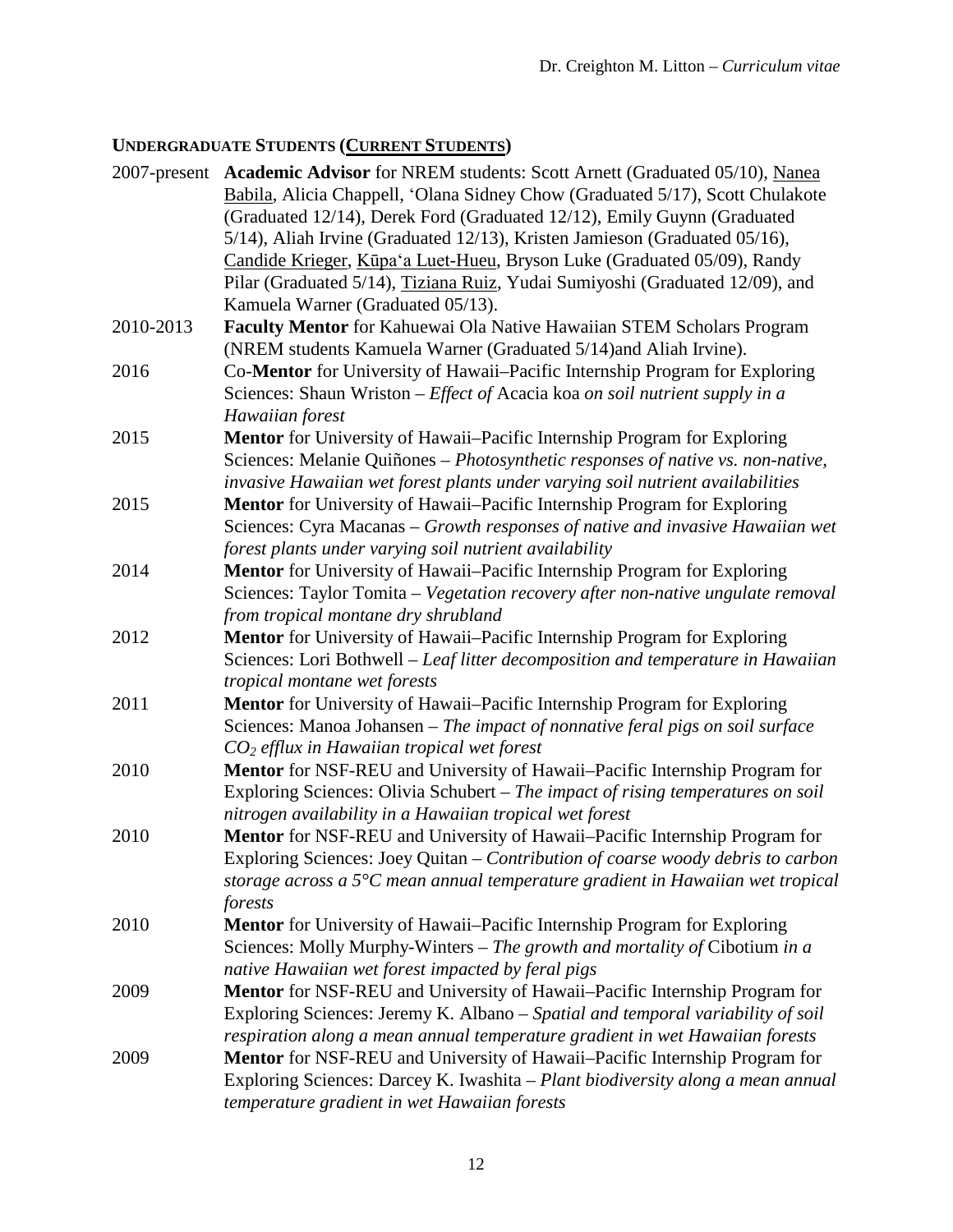| 2009      | <b>Mentor</b> for Angela Stevens, Mataia Reeves, and Bryson Luke – The invasive     |
|-----------|-------------------------------------------------------------------------------------|
|           | species/wildfire cycle: Fuel loads, microclimate, fire potential, and fire behavior |
|           | in dominant grasslands and adjacent forests                                         |
| 2008      | <b>Co-Mentor</b> for University of Hawaii–Pacific Internship Program for Exploring  |
|           | Sciences; Reid Loo, Mina Viritua, and Kaimikila Moraes, University of Hawaii at     |
|           | Hilo - Kanakaleonui Bird Corridor Permanent Plot Installation                       |
| 2006      | <b>Mentor</b> for University of Hawaii–Pacific Internship Program for Exploring     |
|           | Sciences; Cindy Dupuis, University of Hawaii at Hilo - Effects of an invasive fern  |
|           | on aboveground carbon pools in vegetation and detritus in mesic `Ōhi`a forests,     |
|           | Hawai`i Volcanoes National Park                                                     |
| 2005      | <b>Mentor</b> for University of Hawaii–Pacific Internship Program for Exploring     |
|           | Sciences; Kolea Zimmerman, Duke University – Conversion of tropical dry             |
|           | forests to open grasslands: Effects on biomass and soil respiration                 |
| 2004-2005 | <b>Mentor</b> for National Science Foundation REU Program; Bhama Paritosh,          |
|           | University of Hawaii at Hilo – Physiological response to water stress by the        |
|           | Hawaiian dry forest endemic Pleomele hawaiiensis                                    |
| 2003-2004 | <b>Mentor</b> for National Science Foundation REU Program; Carlos Torres,           |
|           | University of Hawaii at Hilo - Impact of nonnative grass invasion on sapflow in     |
|           | tropical dry forests of Hawaii                                                      |
| 1995-1998 | <b>Advisor</b> for Senior-year Undergraduate Research Projects at the Universidad   |
|           | Católica del Maule ( $n = 10$ students)                                             |

# **DEPARTMENT, COLLEGE, AND UNIVERSITY SERVICE**

| 2017-present. Undergraduate Research Opportunity (UROP) Council Co-Chair, Office of              |
|--------------------------------------------------------------------------------------------------|
| Undergraduate Education, University of Hawaii at Manoa.                                          |
| 2016. Nominated for Interim Dean of the College of Tropical Agriculture and Human Resources,     |
| University of Hawaii at Manoa.                                                                   |
| 2016-present. Proposal reviewer for the Undergraduate Research Opportunity (UROP) Council,       |
| Office of Undergraduate Education, University of Hawaii at Manoa                                 |
| 2015-present. Research Advisory Council (Co-lead on Working Group <i>Enabling and Supporting</i> |
| <i>Student Research</i> ), Office of the Vice Chancellor of Research, University of Hawaii at    |
| Manoa.                                                                                           |
| 2015-2016. Search Committee Member, Hawaii County Administrator, College of Tropical             |
| Agriculture and Human Resources, University of Hawaii at Manoa.                                  |
| 2015. Search Committee Member, Administrative and Fiscal APT, Department of Natural              |
| Resources & Environmental Management, University of Hawaii at Manoa.                             |
| 2014-present. Departmental Personnel Committee, Department of Natural Resources &                |
| Environmental Management, University of Hawaii at Manoa (Recused for AY 16-17).                  |
| 2014. Search Committee Member (Associate Dean and Director of Research), College of              |
| Tropical Agriculture and Human Resources, University of Hawaii at Manoa.                         |
|                                                                                                  |

- 2013. Faculty Search Committee Chair (Soil Ecology and Biogeochemistry), Department of Natural Resources & Environmental Management, University of Hawaii at Manoa.
- 2013-2014. Board of Regents/Chancellor's Excellence in Teaching Award Selection Committee, University of Hawaii at Manoa.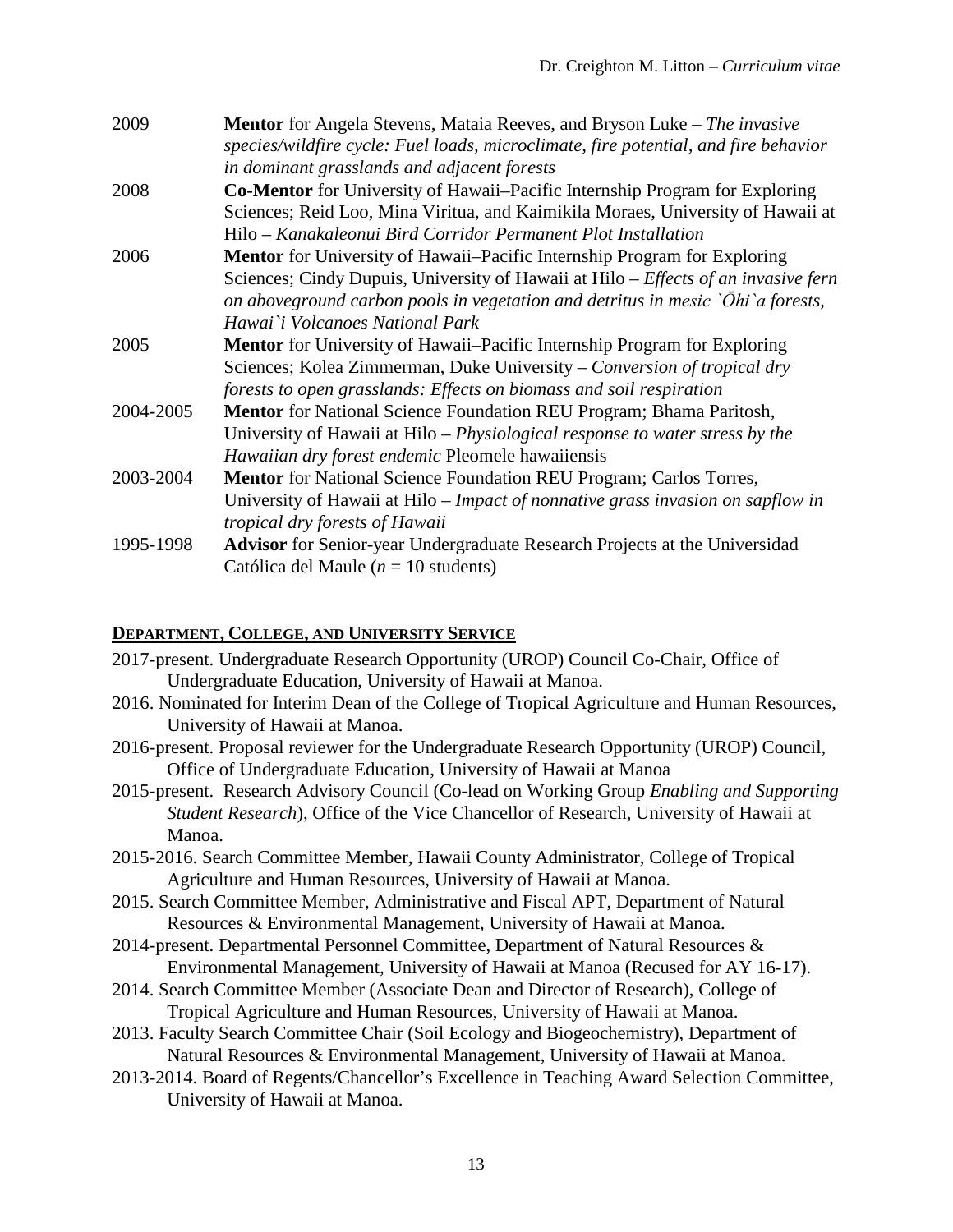- 2013-2014. Strategic Planning Committee (Pre-Award Support Working Group), College of Tropical Agriculture and Human Resources, University of Hawaii at Manoa.
- 2013-2015. Curriculum Committee (Committee Chair 2013-2014), Department of Natural Resources & Environmental Management, University of Hawaii at Manoa.
- 2013-2015. Strategic Planning Committee (Sustainability Working Group), University of Hawaii at Manoa.
- 2012-2013. Strategic Planning Committee (*Engaged Scholarship* Working Group), University of Hawaii at Manoa.
- 2012-present. Office of Research Services Faculty Advisory Council (UXI Working Group for MyGrant interface; Subaward Policy Working Group), University of Hawaii at Manoa.
- 2012-present. Faculty Recruitment and Retention Committee for the Ecology, Evolution and Conservation Biology Program, University of Hawaii at Manoa.
- 2011. Faculty Search Committee Member (Human Dimensions of Natural Resource Management), Department of Natural Resources & Environmental Management, University of Hawaii at Manoa.
- 2008-2013. Graduate Program Committee Member, Department of Natural Resources & Environmental Management, University of Hawaii at Manoa.
- 2008- 2012 and 2013-2015. Judge for the Annual CTAHR Student Research Symposium, College of Tropical Agriculture and Human Resources, University of Hawaii at Manoa.
- 2008-2010. Student Admissions Committee for the Ecology, Evolution and Conservation Biology Program (Chair 2009-2010), University of Hawaii at Manoa,

## **PROFESSIONAL SERVICE**

- 2016. Organizing Committee, "*Acacia koa* in Hawaii: Facing the Future" Symposium.
- 2015. Judge for Student Oral and Poster Presentations, Hawaii Conservation Conference.
- 2015. Organizing Committee, Association for Tropical Biology and Conservation Annual Meeting.
- 2013-2016. Leadership Committee, Hawaii Carbon Assessment.
- 2013. Judge for Student Oral and Poster Presentations, Hawaii Conservation Conference.
- 2011. Reviewer for Student Travel Awards, Physiological Ecology Section, Ecological Society of America Annual Meeting.
- 2011-present. Steering Committee, Pacific Fire Exchange (PFX).
- 2010-present. Leadership Committee, Tropical Hardwood Tree Improvement and Regeneration Center (Tropical HTIRC).
- 2010. Scoping Committee, Tropical Hardwood Tree Improvement and Regeneration Center (Tropical HTIRC) Workshop.
- 2009-present. Domain Science and Education Coordination Committee (DSECC) for Domain 20 (Pacific Tropical), National Ecological Observatory Network (NEON.
- 2009-2014 and 2015-present. Board of Directors (Vice President 2010-2012; Grants Coordinator 2012-present), Friends of Hakalau Forest National Wildlife Refuge,
- 2008-2009. Board of Directors, Hawaii Organic Farmers Association (HOFA).
- 2008-2012. Judge for Graduate Student Oral and Poster Presentations, Physiological Ecology Section, Ecological Society of America Annual Meeting.